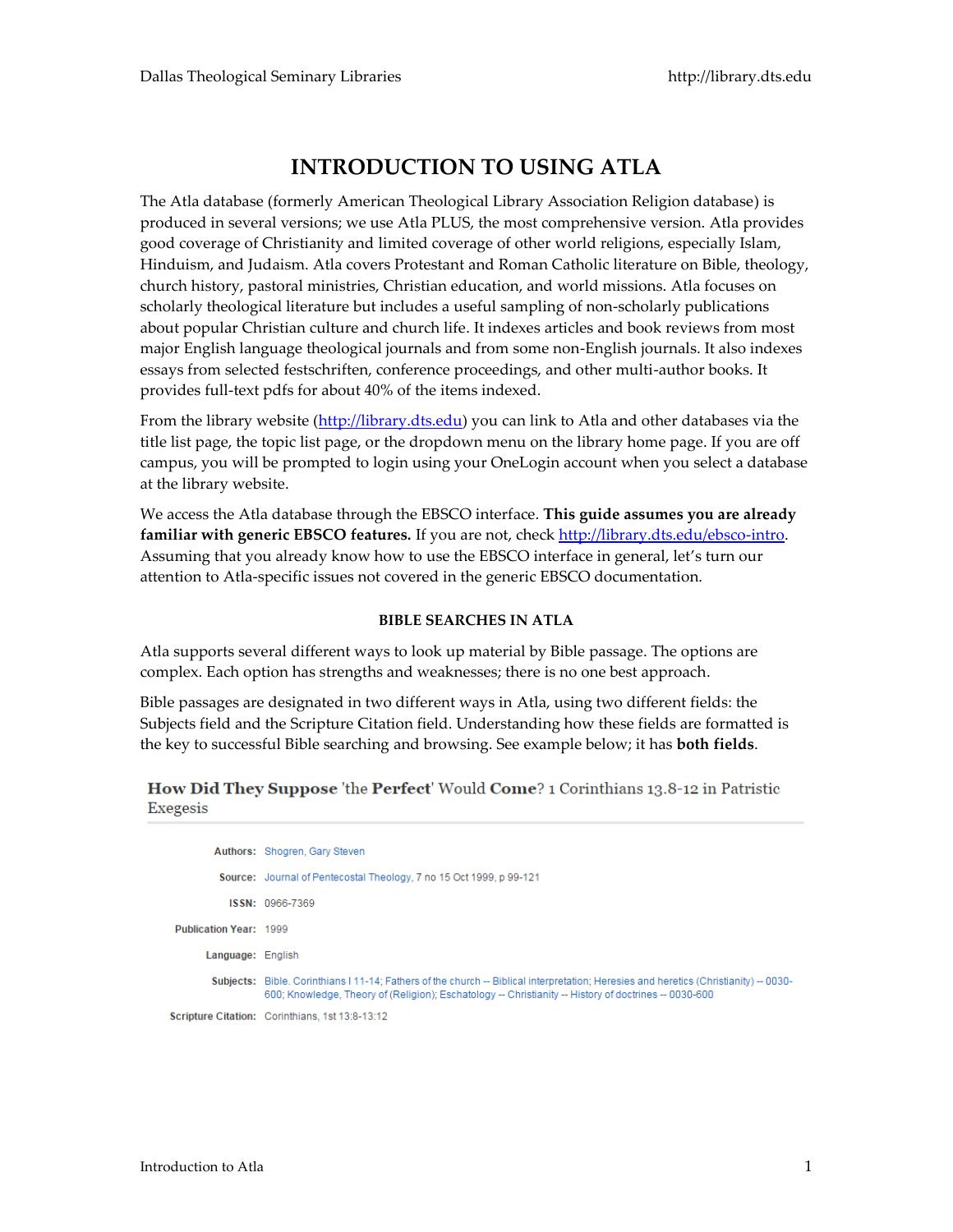#### **USING THE SUBJECT FIELD**

Atla provides a subject heading which looks this: Bible. Corinthians I 11–14

There is a period after Bible. First epistle is indicated by Roman numeral "I" (uppercase i) and chapters by Arabic "11–14". Notice that specific verses are not indicated at all. In fact, even specific chapters are lacking; rather, pre-defined standardized ranges of chapters are used. For 1st Corinthians the ranges are chapters 1–4, 5–10, 11–14, 15–16. To obtain a work about chapter 13 you must search for "11–14." But how are you to know what ranges of chapters are grouped together? How are you to know it is 11–14 and not some other range? One approach is to do a keyword search like "1 Cor 13" and then look at a few matching records to see what subject heading is used. Another approach is to browse the subject index.



Beginning with the image at left, pick the "More" menu, then "Indexes." That takes you to the browse screen (see image below).

At the browse screen, use the checkboxes to select headings of interest. Click "Add" to insert the headings in the standard search box (where you can edit them if you wish). Click "Search" to retrieve matching records. For more about browsing, see "Introduction to Using EBSCO Databases" ([http://library.dts.edu/ebsco-intro\)](http://library.dts.edu/ebsco-intro).

| <b>Browse an Index: Subjects All</b><br><b>Browse</b><br>▼                           |                      |
|--------------------------------------------------------------------------------------|----------------------|
| <b>Browse for:</b> bible, corinthians i 1                                            |                      |
| Page: <i>*Previous</i> Next >                                                        |                      |
| Select one or more terms and add to search using: or<br>Add<br>$\pmb{\nabla}$        |                      |
| <b>Term</b>                                                                          | <b>Records Count</b> |
| The term(s) you entered could not be found. The list below is in alphabetical order. |                      |
| $\Box$ bible, corinthians i 1-4                                                      | 363                  |
| bible, corinthians i 11-14                                                           | 699                  |
| $\Box$ bible, corinthians i 15-16                                                    | 403                  |
| $\Box$ bible, corinthians i 5-10                                                     | 649                  |
| bible, corinthians ii                                                                | 161                  |

Notice that the period after Bible is necessary when you browse.

Originally the Subject index was the only way to search for bible passages in Atla. Inability to look for specific chapter and verse proved to be so unsatisfactory that a specialized Scripture Citation field was added. **So you will rarely use the subject field to search for specific bible passages.** The Bible subject headings are useful for topics that cover an entire book, such as these: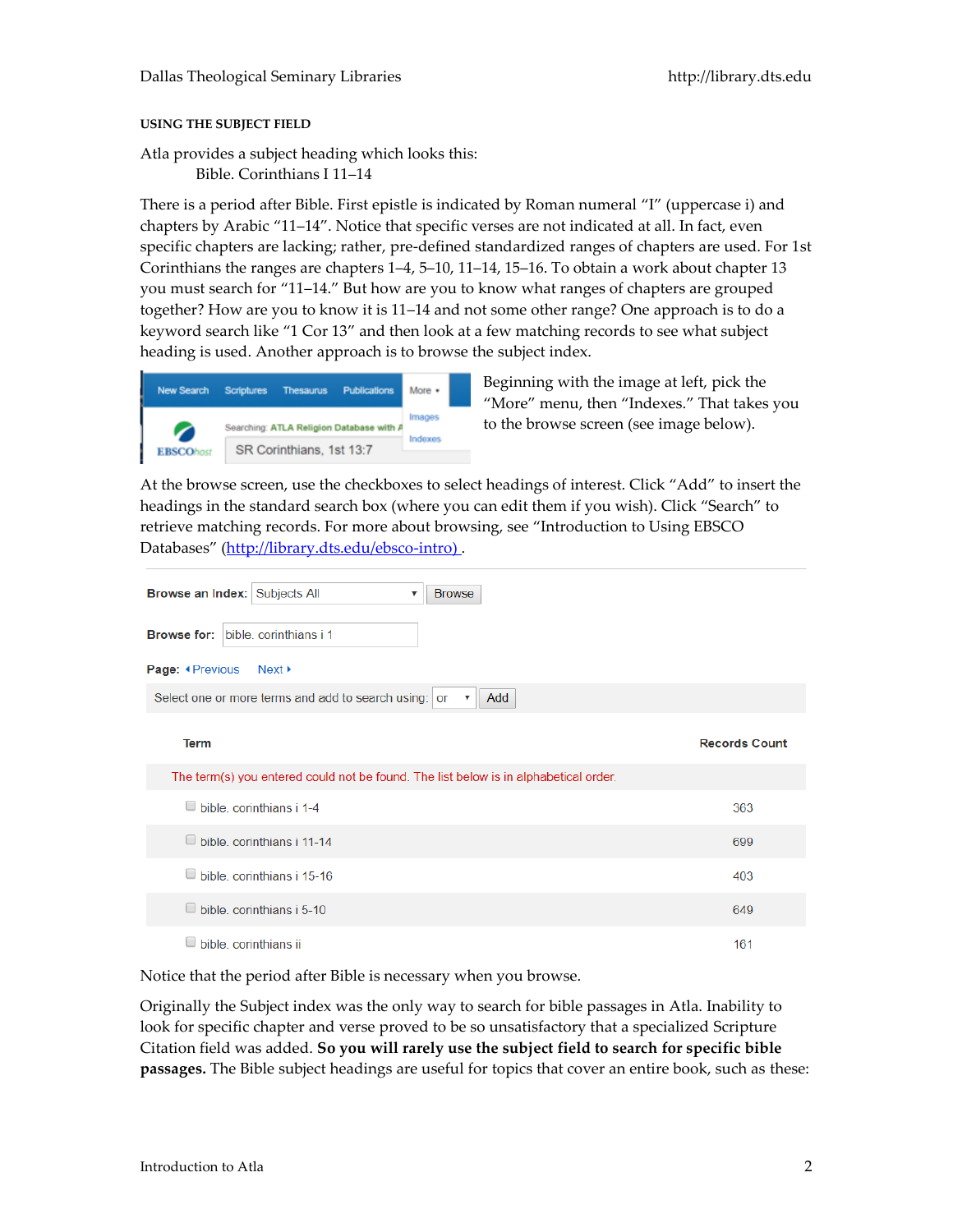bible. corinthians i – authorship bible. corinthians i -- theology

#### **USING THE SCRIPTURE CITATION FIELD (= SC FIELD CODE)**

Atla provides a separate Scripture citation field to support searching for specific chapter and verse. This works for the Bible, but also for Talmud, Quran, etc. There are separate browse indexes for each source, but they all share the same field in the record. **So when you browse, you will be using what is labeled the "Bible Citation" browse to retrieve records based on the "Scripture Citation" field.**

Here is an example of the format for a bible citation: "Corinthians, 1st 13:8–13:12". Note ordinal "1 st" and Arabic numerals for both chapters and verses. Note the repeated chapter.

Access the browse screen by picking the "More" menu, then "Indexes." Pick "Bible Citation" index. See following image.

| <b>Browse an Index: Bible Citation</b><br><b>Browse</b><br>$\boldsymbol{\mathrm{v}}$ |                      |
|--------------------------------------------------------------------------------------|----------------------|
| <b>Browse for:   corinthians, 1st 13:7</b>                                           |                      |
| Page: <b>I</b> Previous<br>Next ▶                                                    |                      |
| Select one or more terms and add to search using: or<br>Add<br>▼                     |                      |
| <b>Term</b>                                                                          | <b>Records Count</b> |
|                                                                                      |                      |
| $\Box$ corinthians, 1st 13:7                                                         | 2                    |
| $\Box$ corinthians, 1st 13:8                                                         | 4                    |
| $\Box$ corinthians, 1st 13:8 - 13:12                                                 | 3                    |
| $\Box$ corinthians, 1st 13:8 - 13:13                                                 | 4                    |
| $\Box$ corinthians, 1st 13:9                                                         |                      |

If you are browsing for specific verses, then explore the next and previous pages. One reason is that the system sorts character by character, not numerically, and the exploratory browse helps you find unexpected sequences spread over multiple pages. Notice how 2:1 and 2:2 are separated in the following browse:

**2:1** 2:10 2:13 next screen . . . 2:15 **2:2**  2:20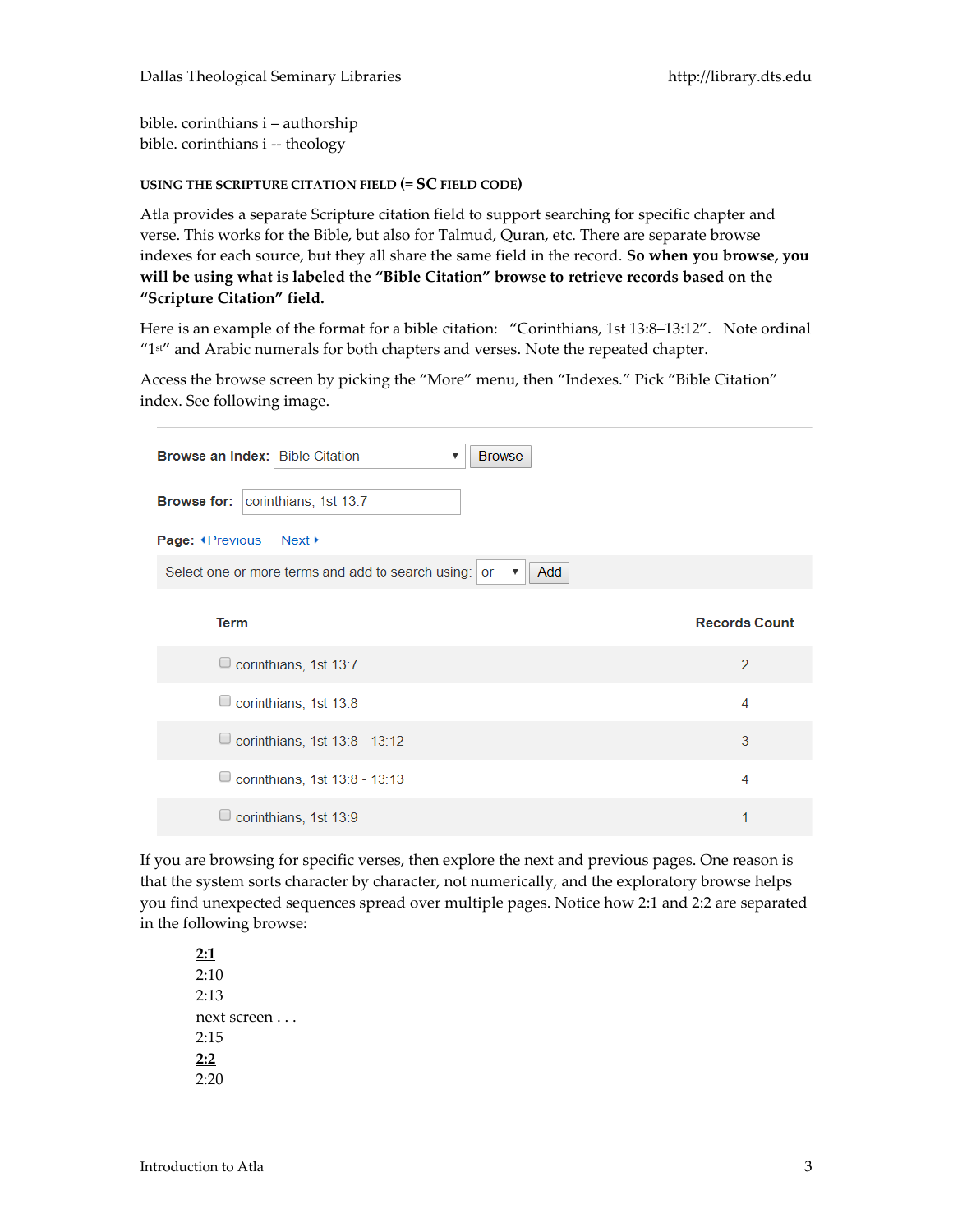Another reason to explore the next and previous pages is that a specific verse can be hiding in a **range** of verses sorted to another screen. In the following example, verse 34 is on the first screen in the entry 2:31–2:38 and on the second screen as literal 2:34.

```
2:31–2:38
2:31–2:33
2:33
next screen . . .
2:34
3:1
```
Note also that colons sort after numbers, so Genesis 1:1 is separated from Genesis 1 as follows.

**Genesis 1** Genesis 1–2 Genesis 10 Genesis 11 . . . Genesis 19 **Genesis 1:1** Genesis 1:2

One nice feature is that indexing is "posted up" one level, so records about verses are posted up to the chapter level. A search for a chapter like << "SC Corinthians, 1st 1" >> includes everything on every verse contained in the chapter. See image below.

Searching: ATLA Religion Database with ATLASerials PLUS | Choose Databases

| "corinthians, 1st 1" | SC Scripture Citation ▼ |
|----------------------|-------------------------|
|                      |                         |

**USING THE SCRIPTURES MENU CHOICE (= SR FIELD CODE)**

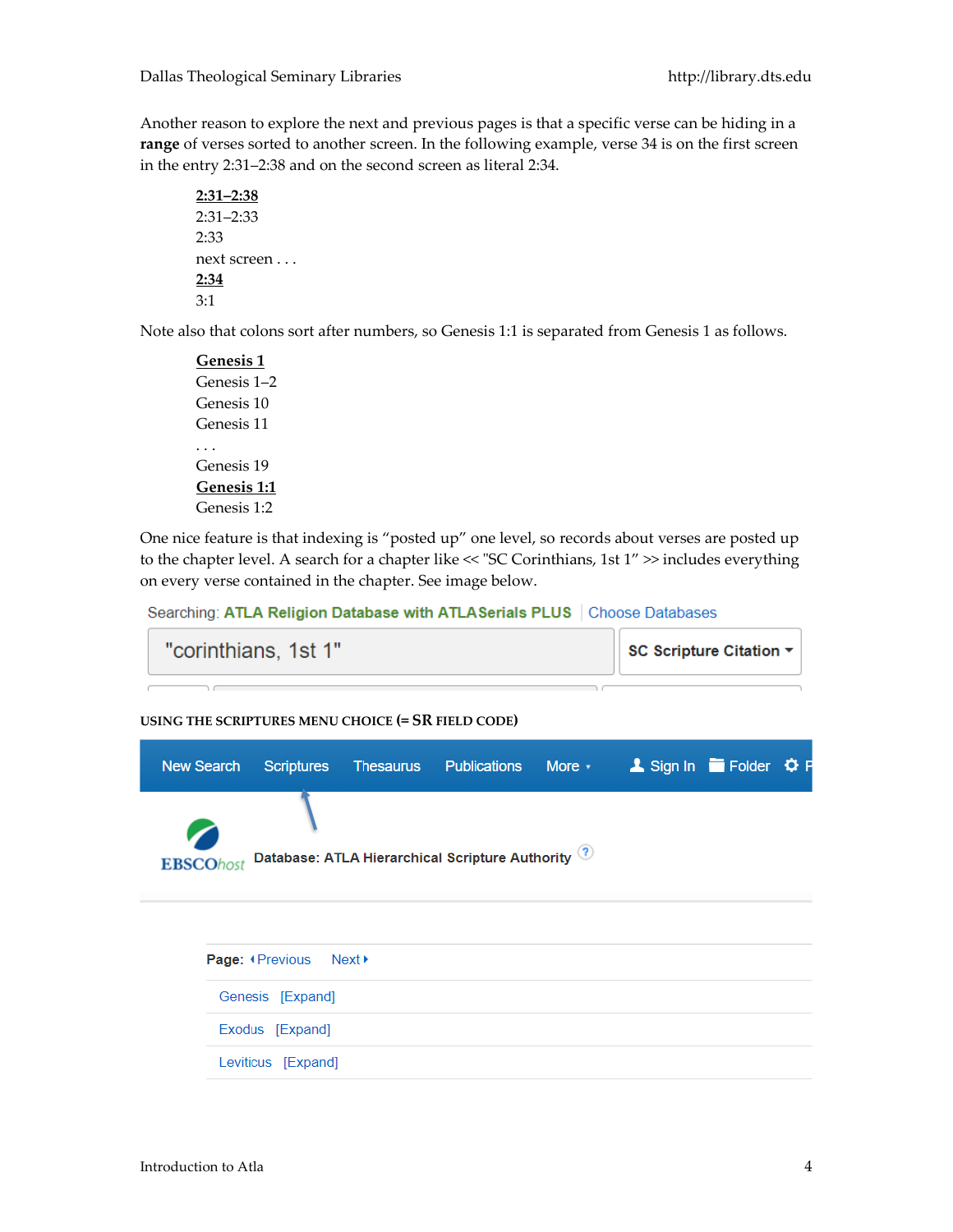There is yet another means of looking for material by Bible passage. This is called "Scriptures" on the menu bar but "Atla Hierarchical Bible Authority" on the display page. Functionally the interface works like a browse. In the image above we have selected the Scriptures menu choice. Click "Expand" adjacent Genesis to show a list of chapters. Click "Expand" adjacent chapter one to display a list of verses. Click a chapter or verse to retrieve material.

Take note of the following two characteristics to this approach.

First, the Scriptures menu choice (which displays a browse-like interface) is easy to use in the sense that you don't have to remember how a bible passage citation is formatted in Atla (e.g. Corinthians, 1st 13:8–13:12). What could be easier than just clicking book and chapter links? So if you rarely use Atla and you are likely to forget all the interface details, just remember the Scriptures menu choice way of searching for chapters.

Second, the Scriptures menu choice provides a special kind of deep indexing. It is based on the Scripture citation field, but is processed (indexed) in a unique way to help get around the range problem. All verses and chapters implicit in the SC field are made explicit in the browse display. For example, if the SC field says "Genesis 1:1-3" then it will index the article for each of the verses in the 1-3 range. So you can click "Genesis 1:2." This is both an advantage and a disadvantage. Consider another example where the indexing is too inclusive. If the Scripture Citation field says the article is a survey about Genesis 1-11, then it will index that article for every verse in all eleven chapters! It is posting **down**. So clicking "Genesis 4:4" would retrieve the article on Genesis 1-11. There is a small probability the survey article specifically mentions Gen 4:4. This kind of indexing is an advantage if you wish to be thorough (obsessive compulsive?) but it is a disadvantage if you wish to see only a few articles focused on specific verses.

With the browse interface that you access via the Scriptures menu choice, you can only click one verse or chapter at a time. There is another way to use the deep indexing, and this other way allows you to choose multiple verses or chapters at once. Instead of using the Scriptures menu choice, instead of browsing, you can simply specify the SR field code in a search like this.

Searching: ATLA Religion Database with ATLA Serials | Choose Databases

| Select a Field (optional) $\star$<br>SR "Genesis 1:3" |
|-------------------------------------------------------|
|-------------------------------------------------------|

You can also search for multiple verses such as this:  $<<$  SR "genesis 4:1" OR "genesis 4:2"  $>>$ .

One minor disadvantage of an SR lookup (browse or search) is that you cannot get totally exhaustive retrieval this way because some records lack the SC field. SR indexing thoroughly exploits the SC field, but this can only retrieve records that have SC fields. In extreme cases it is also necessary to use the subject fields. For routine assignments, SC/SR is all you need.

#### **GENERAL GUIDELINES FOR BIBLE LOOKUP**

Here are some general guidelines for finding works on Bible passages in Atla.

1. It is often good to begin a bible lookup by using the "Indexes" =>"Bible Citation" menu choice (which displays a browse interface). It provides flexible access and allows you to make relevance assessments. It allows greater precision than the Scriptures menu choice and it can be as thorough if you patiently browse and select all relevant index entries. The browse inserts text into a search box. You can edit the search before executing it. If you know what you are doing, you can revise some SC entries to use SR deep indexing for single verses or chapters.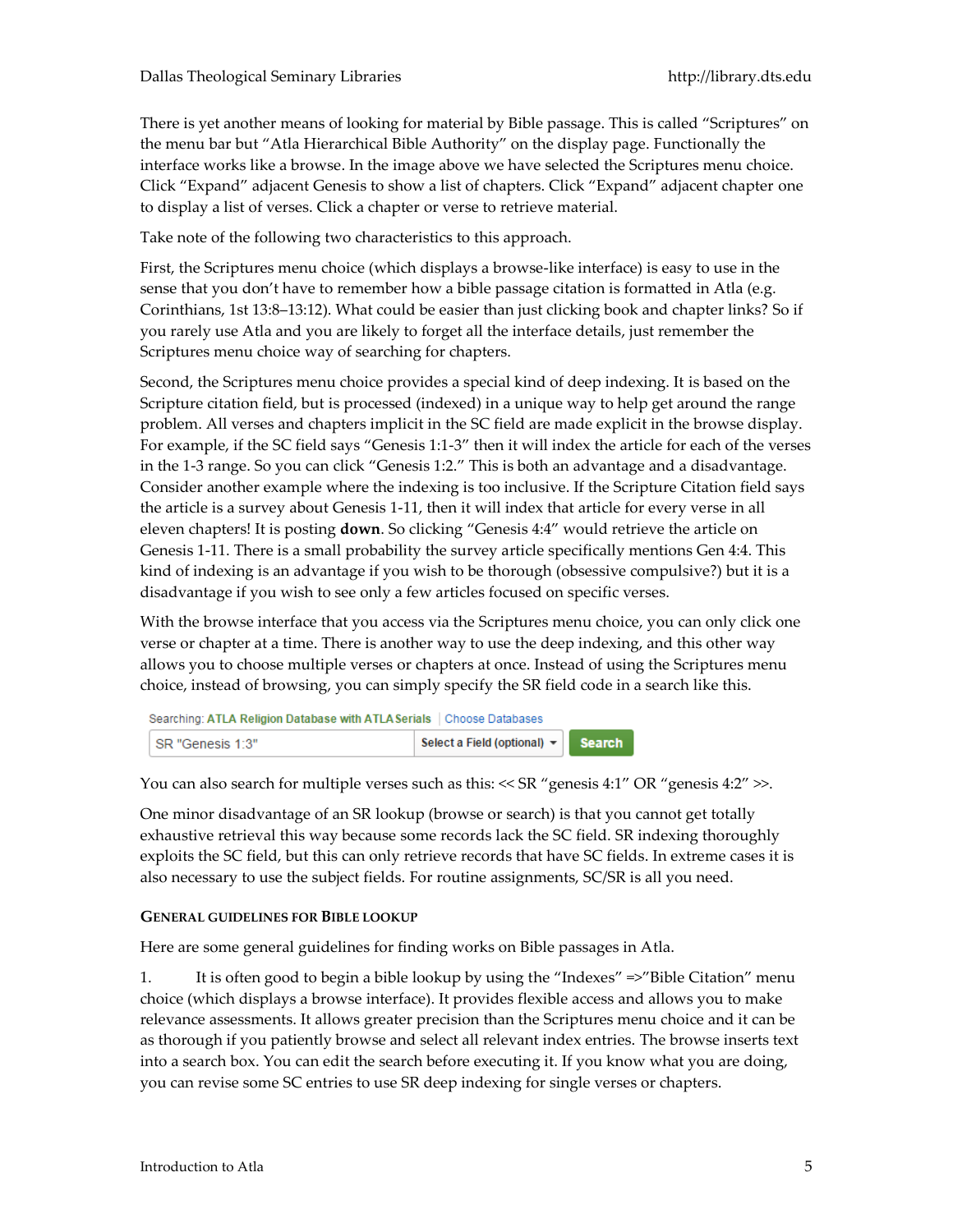2. To do a very comprehensive but low precision Bible passage search, use both the Subject field and the Scripture citation field, linking them with a logical OR as in the image below.

| !corinthians i 11-14.                     | in.  | SU Subjects                             | v | Search  |
|-------------------------------------------|------|-----------------------------------------|---|---------|
| `OR<br>corinthians 1st 13<br>$\checkmark$ |      | $^{\rm t}$ in   SC Scripture Citation . | v |         |
| <b>AND</b><br>$\overline{a}$              | in l | Select a Field (optional)               |   | Add Row |

## **BOOK REVIEWS IN ATLA**

Atla is a major source for reviews of theological books. Because some reviews use initials instead of author's first name, and some reviews omit book subtitles, use last name and a few words from the title to search for reviews. Here is a search for Buist Fanning's *Verbal Aspect in the New Testament*.

| fanning                              | in   AU Author<br>$\checkmark$               | <b>Search</b> |
|--------------------------------------|----------------------------------------------|---------------|
| and<br>verbal aspect<br>$\checkmark$ | in $ T $ Title<br>$\checkmark$               |               |
| and<br>$\checkmark$                  | in Select a Field (optional)<br>$\checkmark$ | Add Row       |

"Author" could mean author of the book or author of the review.

## **ESSAYS IN ATLA**

Atla indexes essays and chapters in multi-author books. In the example below, Daniel Fuller is the author of the essay entitled "Progressive Dispensationalism and the Law/gospel Contrast: A Case Study in Biblical Theology." The book title is *Biblical Theology: Retrospect and Prospect*. The editor of the book (Scott Hafemann) is not provided on this screen.

1. Progressive dispensationalism and the law/gospel contrast: a case study in biblical theology



By: Fuller, Daniel P. Source: Biblical theology: retrospect and prospect, Downers Grove, III.: InterVarsity Pr; Leicester: Apollos, 2002 p237-249.. Publication Type: Essay Subjects: Calvin, Jean, 1509-1564 -- Theology -- Soteriology; Bible. New Testament -- Theology;

Dispensationalism; Law and gospel Periodical

Check for Full Text. Check for Print Book

Once you have searched Atla and identified an essay of interest, then you must search WorldCat to determine if DTS owns the book that contains the essay and obtain the book call number. Often you can click Check WorldCat for Print Book to do this. Otherwise, you must manually search. The author and title of the essay may not be listed in the WorldCat. You must search WorldCat by the title of the book (not title of the essay), perhaps combined with name of book editor (not name of essay author), to get the book call number.

#### **USING SPECIAL INDEXES**

For a complete list of searchable indexes and fields see [https://library.dts.edu/atla-fields.](https://library.dts.edu/atla-fields) You will almost never need to use these special indexes, but sometimes you could benefit from using them, so it is worthwhile to read about them after you are familiar with the basic indexes.